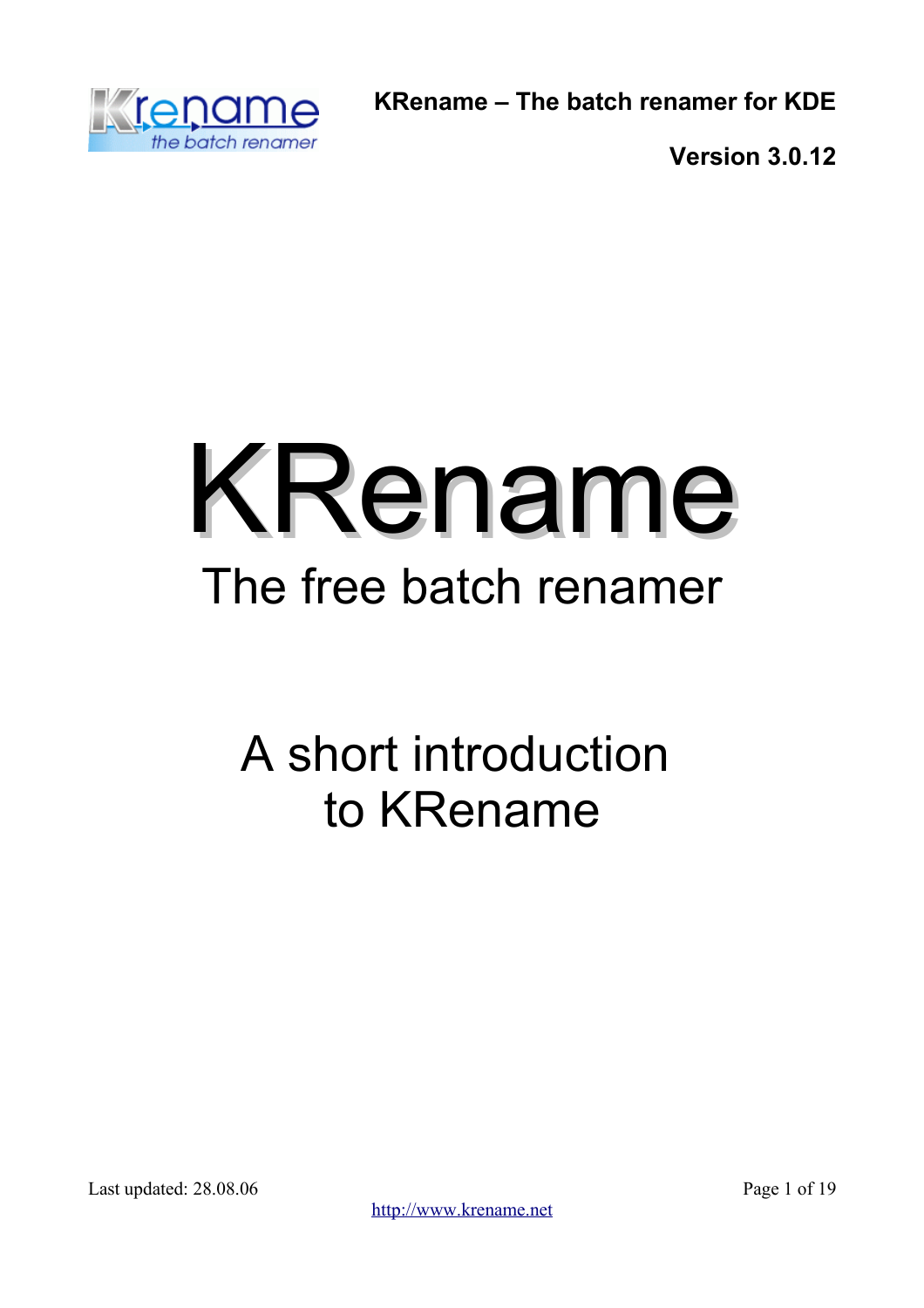

**Version 3.0.12**

Copyright © 2004-2006 Dominik Seichter <domseichter@web.de>

Permission is granted to copy, distribute and/or modify this document under the terms of the GNU Free Documentation License, Version 1.1 or any later version published by the Free Software Foundation; with no Invariant Sections, with no Front-Cover Texts, and with no Back-Cover Texts.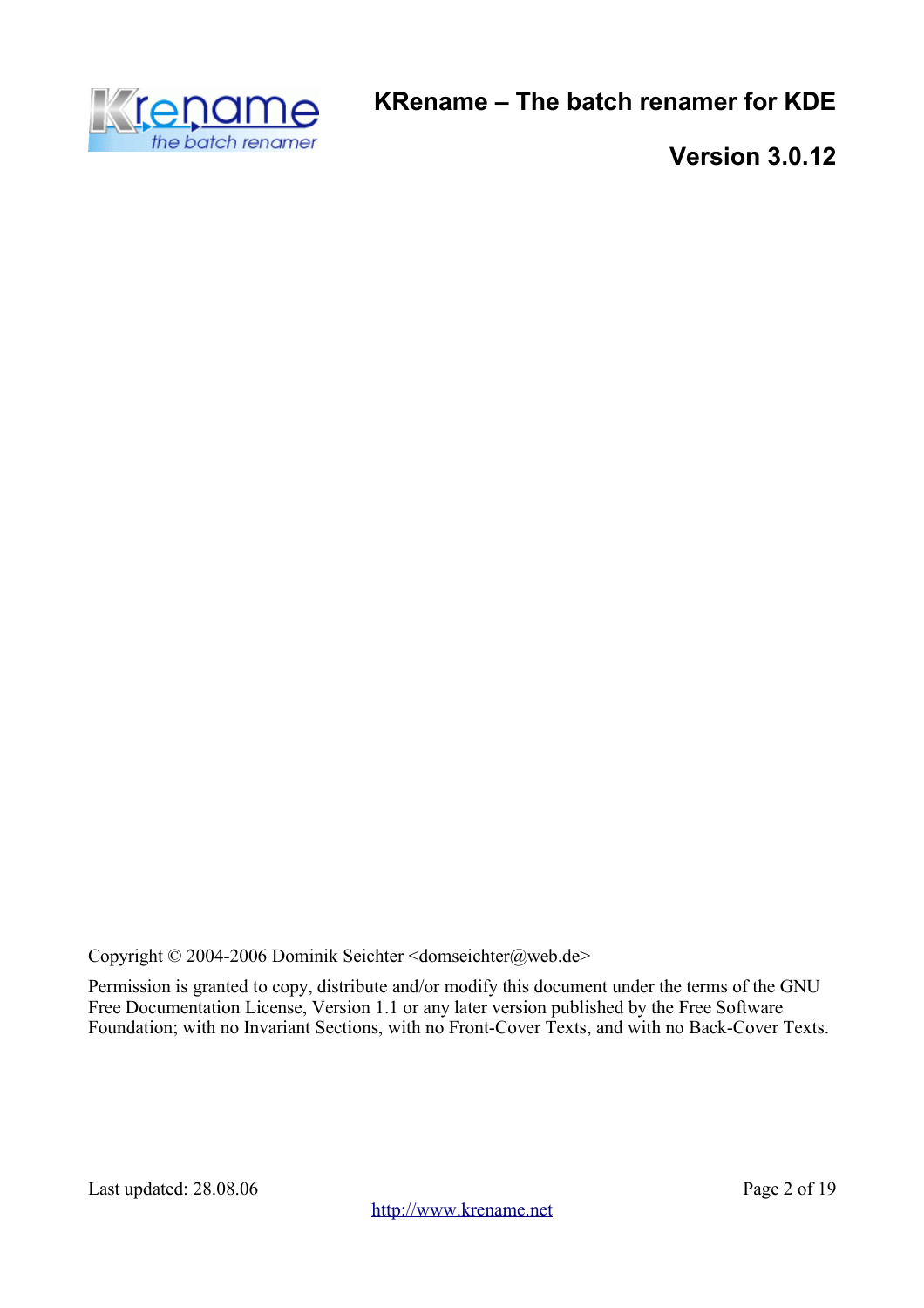

### **Version 3.0.12**

# **Table of Contents:**

| 3) Examples |  |
|-------------|--|
|             |  |
|             |  |
|             |  |
|             |  |
|             |  |
|             |  |
|             |  |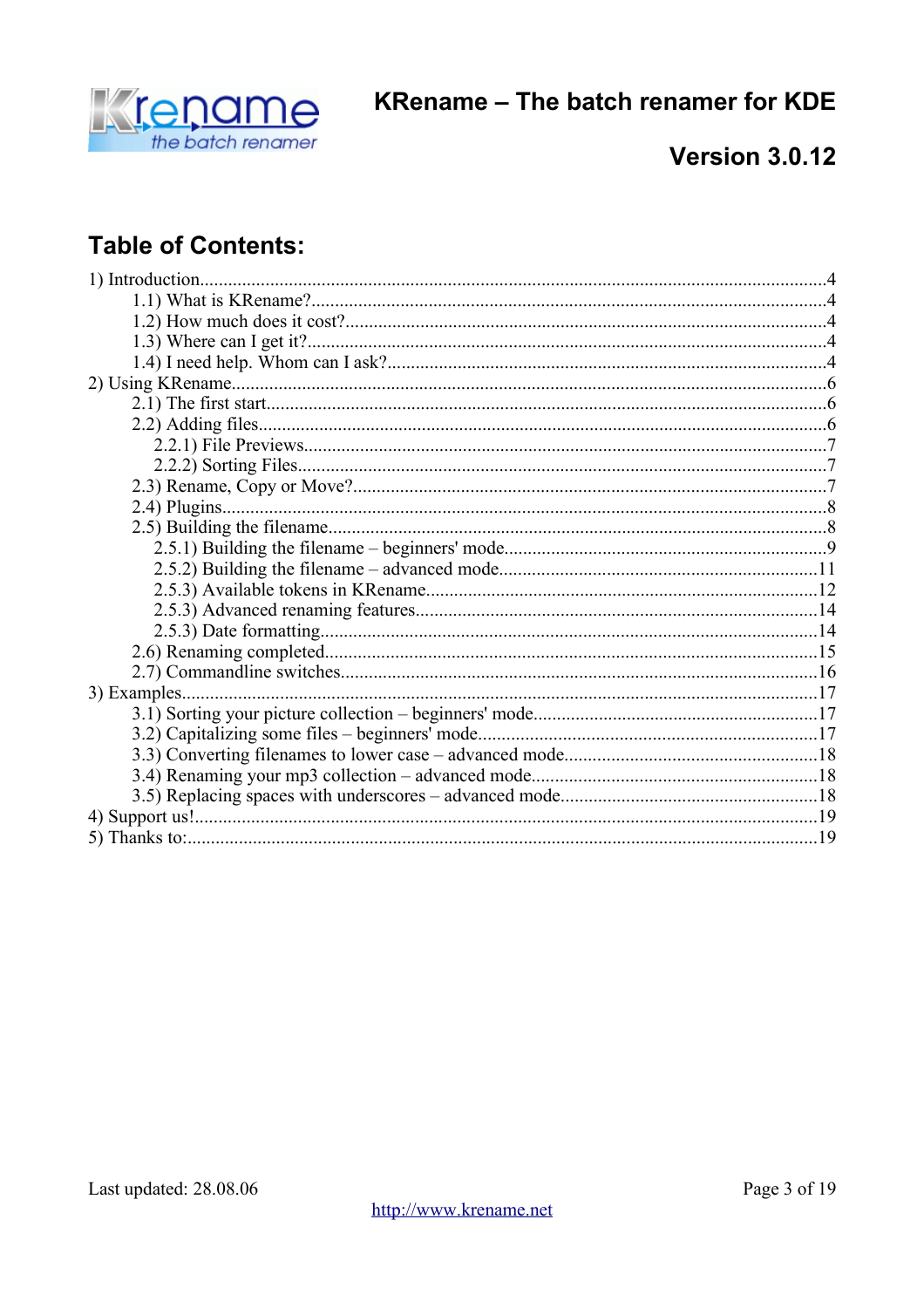

# **1) Introduction**

### **1.1) What is KRename?**

KRename is a batch renamer, or mass renamer as it is called by a few people, for KDE. A batch renamer takes a list of files and renames them all at once using a given set of expressions. KRename has lots of features to make renaming easier.

First of all there is the powerful graphical user interface (GUI) with two GUI modes: 'wizard mode' is for first-time KRename users who only want to do simple tasks; 'tabbed mode' shows the full power of KRename and allows you to do allmost everything with your filenames. But there is much more than just the GUI. KRename supports all of the great KDE technologies, like KIO-Slaves, which allow to rename files almost everywhere (on ftp:// servers, over fish:// or on smb:// shares); DCOP, giving you easy scripting access to Krename; and the powerful KDE file plugins. Thanks to the file plugins of KDE, KRename can access information, such as the interpret of a mp3 or ogg file or the creation date of a jpeg image.

And of course there is support for simple stuff like converting a filename from upper case to lower case, adding to a number to a filename or doing simple find and replace on filenames.

Finally, KRename comes with an undo function so that you do not break anything while playing with the program.

#### **1.2) How much does it cost?**

KRename is free software (as in speech) licensed under the GNU GPL license. The GNU GPL license is included in the file COPYING which is distributed along with KRename and can also be read online at [http://www.gnu.org/copyleft/gpl.html.](http://www.gnu.org/copyleft/gpl.html)

### **1.3) Where can I get it?**

The best way to get KRename is the internet. Take a look on our webpage [http://www.krename.net](http://www.krename.net/) to download KRename in source or binary form. Our webpage offers also a screenshot gallery, a complete feature list and a support forum where you can post your questions. KRename is also included in many Linux distributions already. SuSE for examples includes it on its CDs, and Gentoo Linux has it in portage (try: emerge krename).

### **1.4) I need help. Whom can I ask?**

We offer different ways of support. Please choose one of them to get in touch with us:

● For support reasons we are offering a mailing list. So, if you are using KRename a lot, we strongly recommend joining the mailing list. To join the list, please visit: <http://lists.sourceforge.net/lists/listinfo/krename-users> and add your email address. After that you will get a confirmation mail, which you have simply to reply. Once done it, you are member of the KRename mailing list. (low traffic). All messages send to [krename-](mailto:krename-users@lists.sourceforge.net) $users@lists.sourceforget will be send to all list members. We will try to answer you as soon as$ </u> possible (normally within the next 8 hours). For regular users or if you want better informations and contact, please join the mailing list of KRename. The traffic is quite low, between 2 mails a week and 20 mails a day. We strongly recommend this for all frequent users of KRename!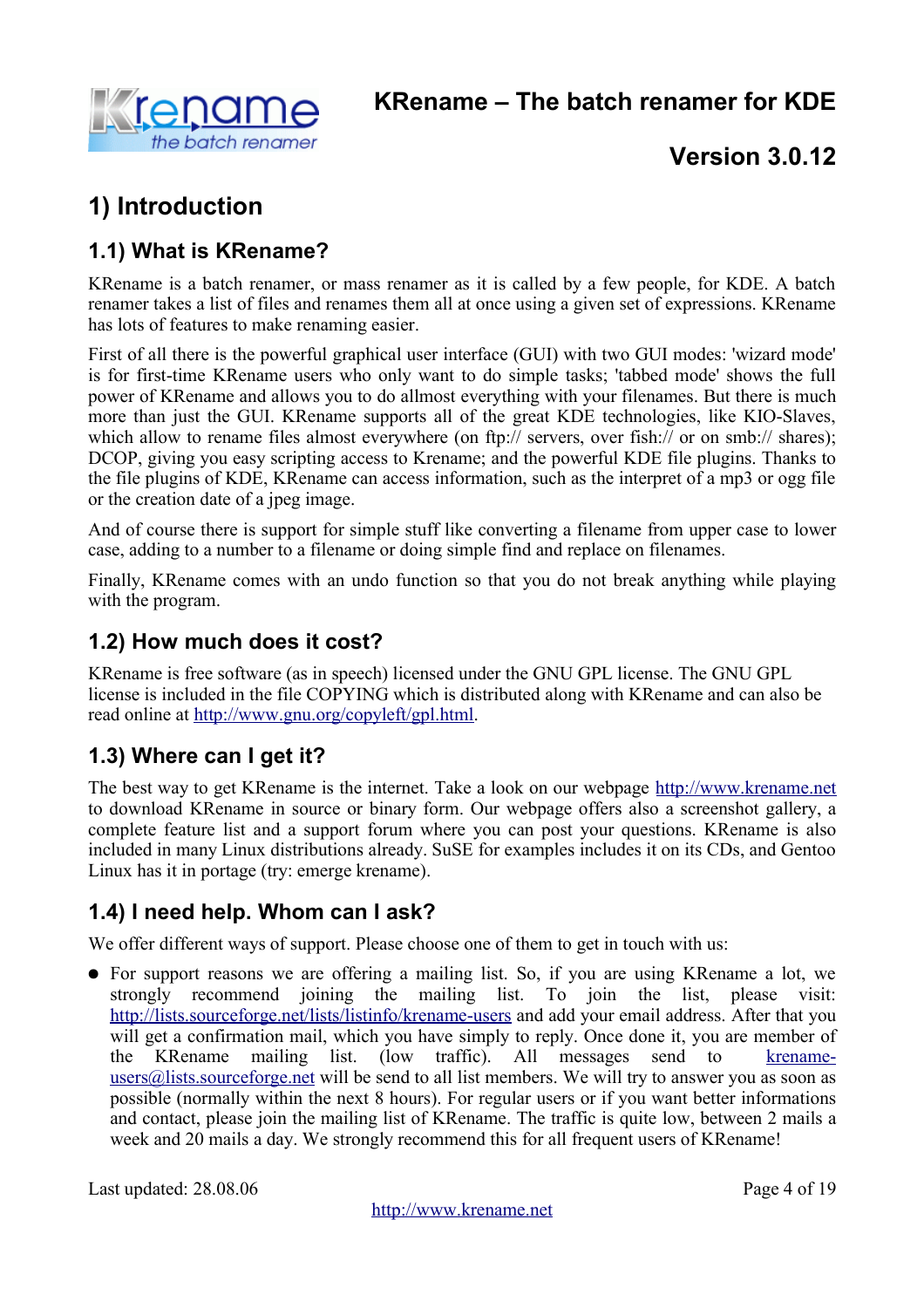

- If you don't want to join the mailing list, you can use the same address to send us mails: please use [krename-users@lists.sourceforge.net](mailto:krename-users@lists.sourceforge.net) for enquiries and feedback.
- We also provide a forum, where you can ask questions or discuss with us and other users. Please visit <http://www.kbarcode.net/forum>
- We are have an IRC support channel. So, if you are familiar with IRC, please connect to the server irc.freenode.net and join the #kbarcode channel to get support for KRename.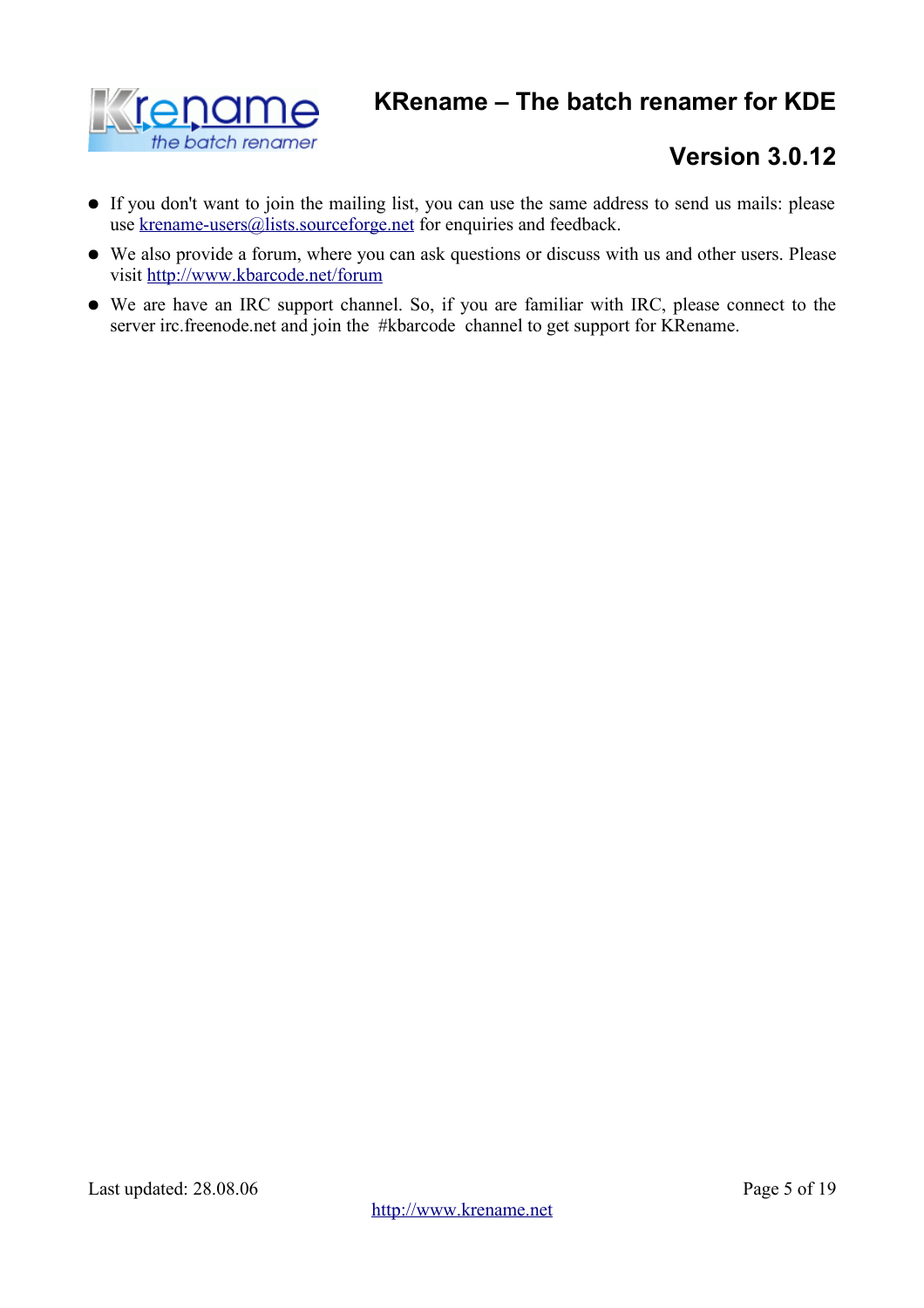

# **2) Using KRename**

#### **2.1) The first start**



This dialog will pop up after you start your freshly installed KRename for the first time. This is the only question you will be asked on the first start. You have to decide whether to use the GUI mode for beginners or the advanced mode, which has lots of options but is therefore very powerful.

You can still change the GUI mode later in the preferences (click on the *Settings* menu item, then *Configure KRename...* and switch to the other mode in *Look and Feel*).

This manual provides an introduction to both modes.

### **2.2) Adding files**

Regardless whether you are in beginners or advanced users mode, you'll see this page. On this page you have to do the first step: add the files you want to rename.

You can either drag and drop them from a Konqueror window into KRename or by just pressing the *Add...* button. In the following dialog you can select files like in every other KDE application, too.

Another way to add files to

| $\mathbf{?}$<br>$\Box$<br>$\mathsf{I}\mathsf{X}$<br>krename<br>Extras Settings Help<br>/home/dominik/Desktop/Pictures/wallpaper-girls/Ali_Larter.jpg<br>Add<br>/home/dominik/Desktop/Pictures/wallpaper-girls/Alley_Baggett_1.jpg<br>Remove<br>/home/dominik/Desktop/Pictures/wallpaper-girls/Alley_Baggett.jpg<br>/home/dominik/Desktop/Pictures/wallpaper-girls/Alyssa_Milano.jpg<br>Remove All<br>/home/dominik/Desktop/Pictures/wallpaper-girls/Ashley_Judd.jpg<br>Sort (Unsorted) $\blacktriangledown$<br>/home/dominik/Desktop/Pictures/wallpaper-girls/Caprice_Bourret2.jpg<br>/home/dominik/Desktop/Pictures/wallpaper-girls/Caprice Bourret.jpg<br>$\Box$ Preview<br>/home/dominik/Desktop/Pictures/wallpaper-girls/Carmen_Electra_1.jpg<br><b>■ Display name</b><br>/home/dominik/Desktop/Pictures/wallpaper-girls/Carmen_Electra_2.jpg<br>Files: 37<br>/home/dominik/Desktop/Pictures/wallpaper-girls/Carmen_Electra_3.jpg<br>/home/dominik/Desktop/Pictures/wallpaper-girls/Carmen_Electra_4.jpg<br>/home/dominik/Desktop/Pictures/wallpaper-girls/Carmen_Electra.jpg<br>4<br>/home/dominik/Desktop/Pictures/wallpaper-girls/catherinebell1.jpg<br>/home/dominik/Desktop/Pictures/wallpaper-girls/Charlie_O'Neale.jpg<br>$\bullet$<br>$\varOmega$<br>G<br>Back<br>×<br>Next<br>Help<br>Cancel |    |  |
|-----------------------------------------------------------------------------------------------------------------------------------------------------------------------------------------------------------------------------------------------------------------------------------------------------------------------------------------------------------------------------------------------------------------------------------------------------------------------------------------------------------------------------------------------------------------------------------------------------------------------------------------------------------------------------------------------------------------------------------------------------------------------------------------------------------------------------------------------------------------------------------------------------------------------------------------------------------------------------------------------------------------------------------------------------------------------------------------------------------------------------------------------------------------------------------------------------------------------------------------------------------------------------------------------------------|----|--|
|                                                                                                                                                                                                                                                                                                                                                                                                                                                                                                                                                                                                                                                                                                                                                                                                                                                                                                                                                                                                                                                                                                                                                                                                                                                                                                           | Ąв |  |
|                                                                                                                                                                                                                                                                                                                                                                                                                                                                                                                                                                                                                                                                                                                                                                                                                                                                                                                                                                                                                                                                                                                                                                                                                                                                                                           |    |  |
|                                                                                                                                                                                                                                                                                                                                                                                                                                                                                                                                                                                                                                                                                                                                                                                                                                                                                                                                                                                                                                                                                                                                                                                                                                                                                                           |    |  |
|                                                                                                                                                                                                                                                                                                                                                                                                                                                                                                                                                                                                                                                                                                                                                                                                                                                                                                                                                                                                                                                                                                                                                                                                                                                                                                           |    |  |
|                                                                                                                                                                                                                                                                                                                                                                                                                                                                                                                                                                                                                                                                                                                                                                                                                                                                                                                                                                                                                                                                                                                                                                                                                                                                                                           |    |  |
|                                                                                                                                                                                                                                                                                                                                                                                                                                                                                                                                                                                                                                                                                                                                                                                                                                                                                                                                                                                                                                                                                                                                                                                                                                                                                                           |    |  |
|                                                                                                                                                                                                                                                                                                                                                                                                                                                                                                                                                                                                                                                                                                                                                                                                                                                                                                                                                                                                                                                                                                                                                                                                                                                                                                           |    |  |
|                                                                                                                                                                                                                                                                                                                                                                                                                                                                                                                                                                                                                                                                                                                                                                                                                                                                                                                                                                                                                                                                                                                                                                                                                                                                                                           |    |  |
|                                                                                                                                                                                                                                                                                                                                                                                                                                                                                                                                                                                                                                                                                                                                                                                                                                                                                                                                                                                                                                                                                                                                                                                                                                                                                                           |    |  |
|                                                                                                                                                                                                                                                                                                                                                                                                                                                                                                                                                                                                                                                                                                                                                                                                                                                                                                                                                                                                                                                                                                                                                                                                                                                                                                           |    |  |
|                                                                                                                                                                                                                                                                                                                                                                                                                                                                                                                                                                                                                                                                                                                                                                                                                                                                                                                                                                                                                                                                                                                                                                                                                                                                                                           |    |  |
|                                                                                                                                                                                                                                                                                                                                                                                                                                                                                                                                                                                                                                                                                                                                                                                                                                                                                                                                                                                                                                                                                                                                                                                                                                                                                                           |    |  |
|                                                                                                                                                                                                                                                                                                                                                                                                                                                                                                                                                                                                                                                                                                                                                                                                                                                                                                                                                                                                                                                                                                                                                                                                                                                                                                           |    |  |
|                                                                                                                                                                                                                                                                                                                                                                                                                                                                                                                                                                                                                                                                                                                                                                                                                                                                                                                                                                                                                                                                                                                                                                                                                                                                                                           |    |  |
|                                                                                                                                                                                                                                                                                                                                                                                                                                                                                                                                                                                                                                                                                                                                                                                                                                                                                                                                                                                                                                                                                                                                                                                                                                                                                                           |    |  |
|                                                                                                                                                                                                                                                                                                                                                                                                                                                                                                                                                                                                                                                                                                                                                                                                                                                                                                                                                                                                                                                                                                                                                                                                                                                                                                           |    |  |
|                                                                                                                                                                                                                                                                                                                                                                                                                                                                                                                                                                                                                                                                                                                                                                                                                                                                                                                                                                                                                                                                                                                                                                                                                                                                                                           |    |  |
|                                                                                                                                                                                                                                                                                                                                                                                                                                                                                                                                                                                                                                                                                                                                                                                                                                                                                                                                                                                                                                                                                                                                                                                                                                                                                                           |    |  |
|                                                                                                                                                                                                                                                                                                                                                                                                                                                                                                                                                                                                                                                                                                                                                                                                                                                                                                                                                                                                                                                                                                                                                                                                                                                                                                           |    |  |

KRename is to select a bunch of files in Konqueror and select from the context menu *Actions* -> *Rename with KRename*. If you are using Krusader, you can use KRename in a similar way as KRename is also integrated into Krusader.

You will notice some new options on the bottom of the dialog though. These are interesting when you have selected one (or more) directories by dragging a frame with your mouse around the directory icons in the dialog. If you select the *Add sub directories recursively* option, all the contents of directories in the selected directory will be added, too. If *Add directory names only* is selected, only the directories itself are added to the list and not there contents. This option is interesting if you want to rename your directory structure.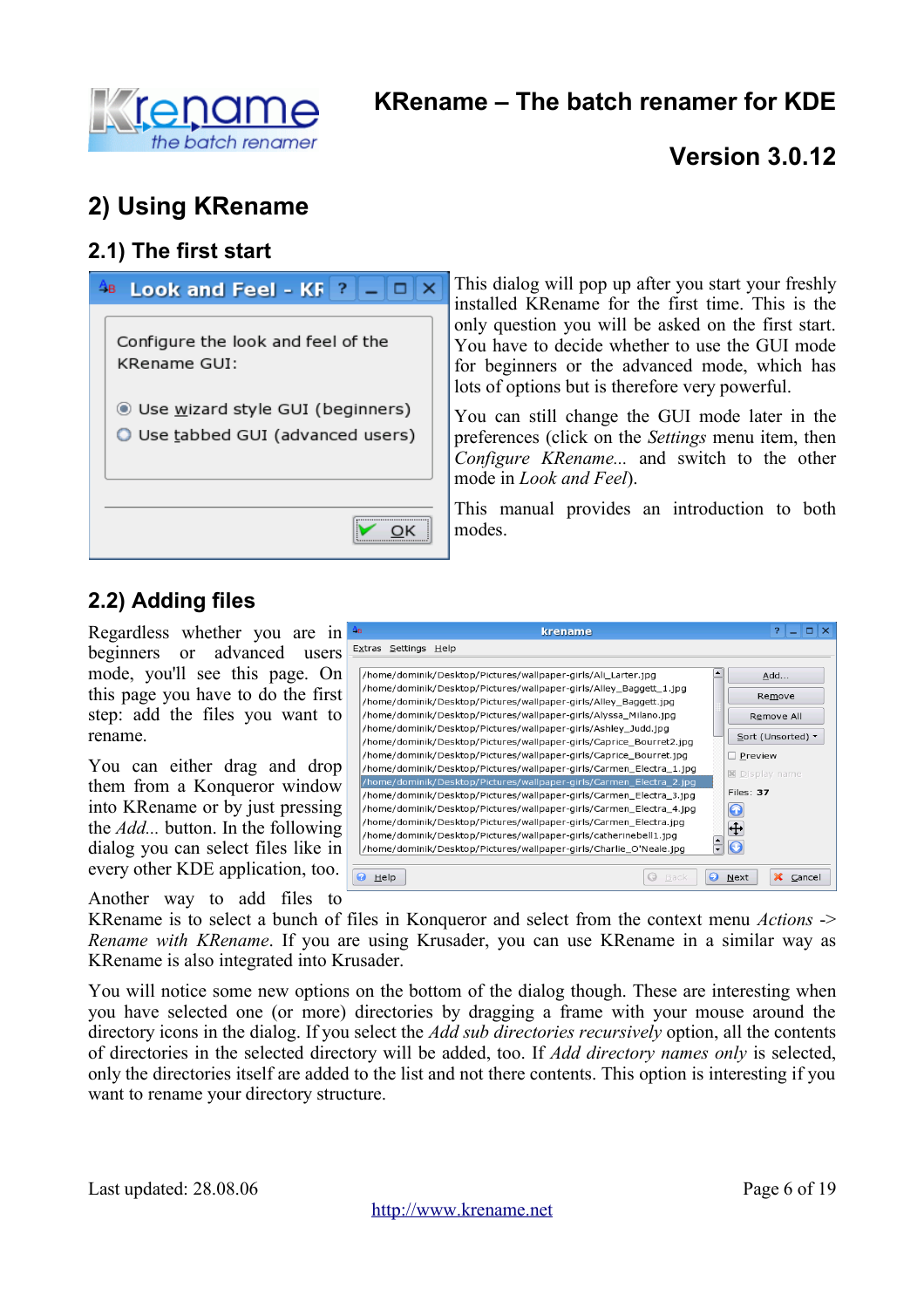

#### *2.2.1) File Previews*

This page also offers a nice preview of the files in the list. KRename uses KDE's preview system to generate the thumbnails. You can configure the size of the thumbnails in the preferences dialog. Generating previews for many files can take some time, so you should only use it for small amounts of files. The preview is of course very useful for images. Images can be sorted for example easier if you see what picture is in which image file.

If KRename or KDE can't generate a preview for a certain file type, the default icon for this mime type is used.

#### *2.2.2) Sorting Files*

The first page is also the place to sort your files. Sorting your files is important if you want to add a number to the filename later in the renaming process. KRename offers several ways to sort your files, and more will be added in the future.

• Sort: Unsorted

The files are not sorted, i.e. they are left in the order as they were added by the user. You can change the order manually by using the up and down arrows or by using the crosshair cursor. Click on the crosshair cursor button (the button between the two arrows), select a file, and click on the location you want to move it.

• Sort: Ascending

Files are sorted lexically ascending.

• Sort: Descending

The opposite of ascending. All your files will be sorted lexically descending.

• Sort: Random

All files will be mixed and brought into a random order. I use this feature a lot when I copy files to my MP3 player. I randomize the list of files using KRename before I copy them onto the player, so that I can hear my music in random order.

• Sort: Numeric

Files are sorted lexically ascending using this option. If filenames are identical and differ only in a number somewhere in the filename, KRename won't sort the files lexically, but compare the numbers in both filenames and move the name with the smaller number upwards. One often has files named: file1.jpg, file2.jpg, file10.jpg. If you use *Sort: Ascending* the files will be ordered file1.jpg, file10.jpg, file2.jpg. *Sort: Numeric* will keep the files sorted by the number in the filename: file1.jpg, file2.jpg, file10.jpg.

### **2.3) Rename, Copy or Move?**

The second step (in both beginners' and advanced modes) is to choose whether your files should be just renamed; renamed and moved to a new directory; or copied and renamed to a new directory. The third option is the safest, because it just modifies the names of the copied files. If something goes wrong, you can just delete the copied files and try again with the originals.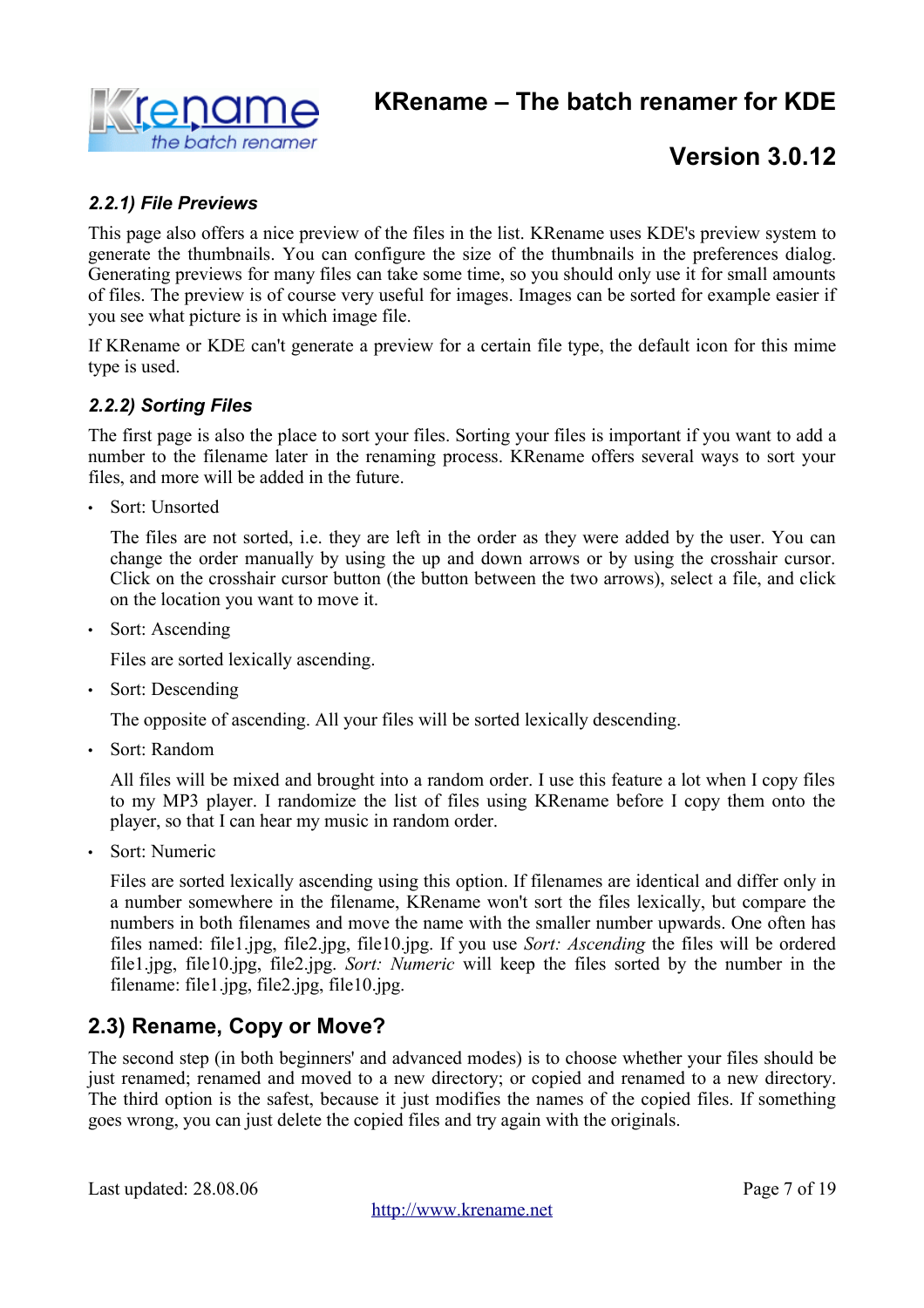

# **Version 3.0.12**

By default KRename will never overwrite existing files. Only if the option on this page is checked existing files will be overwritten.

The last option you have on this page is the option to create an undo script. An undo script is a normal bash script that will undo the renaming operation. You can either execute the script from your command line (you have to pass the --krename option so that the script works)

| Ąв                                                                                                                                                   | krename                              | $\mathbf{?}$<br>$\Box$       |
|------------------------------------------------------------------------------------------------------------------------------------------------------|--------------------------------------|------------------------------|
| Extras Settings Help                                                                                                                                 |                                      |                              |
| Options<br>Rename input files<br>Copy files to destination directory<br>$\circ$<br>○ Move files to destination directory<br>Overwrite existing files |                                      |                              |
| Destination Directory                                                                                                                                |                                      |                              |
|                                                                                                                                                      |                                      | $\overline{\mathbf{v}}$<br>F |
| Undo Renaming                                                                                                                                        |                                      |                              |
| Create an undo script                                                                                                                                |                                      | $\approx$                    |
| $He$ l $p$                                                                                                                                           | $\Omega$<br>Next<br>Q<br><b>Back</b> | Cancel                       |

or by using KRename's easy-to-use GUI for this task: *Extras* -> *Undo old renaming operation...* . Be careful with this option, as it cannot be used to undo renaming of remote files. The instant undo, which is always active, *is* able to undo remote file renaming!

If you are using KRename in the advanced mode, you will also have the option to create symbolic links to the input files in a separate directory. Creating symbolic links works like the copy option, except that files are not copied but linked. Of course this works only if the target file system supports symbolic links. This will not work on your Windows partition.

### **2.4) Plugins**

If you are using the beginners' mode, you can jump straight to the next chapter as this information is only important for the advanced mode. The plugin page is omitted in the beginners' mode, as it adds some complexity and is not necessary for most tasks. Even though the plugin page is missing in beginners' mode, plugins like the mp3 plugin do work in beginners' mode!

The plugin page in the advanced mode lists all KRename plugins which allow you to change settings. KDE file plugins can be accessed using the *Functions...* button on the filename page of KRename. The plugins on this page allow you, for example, to change the permissions of the files or their modification times during renaming. These plugins are easy to use, since they work the same way as the corresponding Konqueror dialogs.

### **2.5) Building the filename**

The last step is to decide on the new filename for your files. This step is different depending on whether you are in advanced mode or beginners' mode. As a result, both modes are described separately below.

You can always switch between beginners' and advanced mode during renaming without losing any data using the preferences dialog (see KRename's settings menu).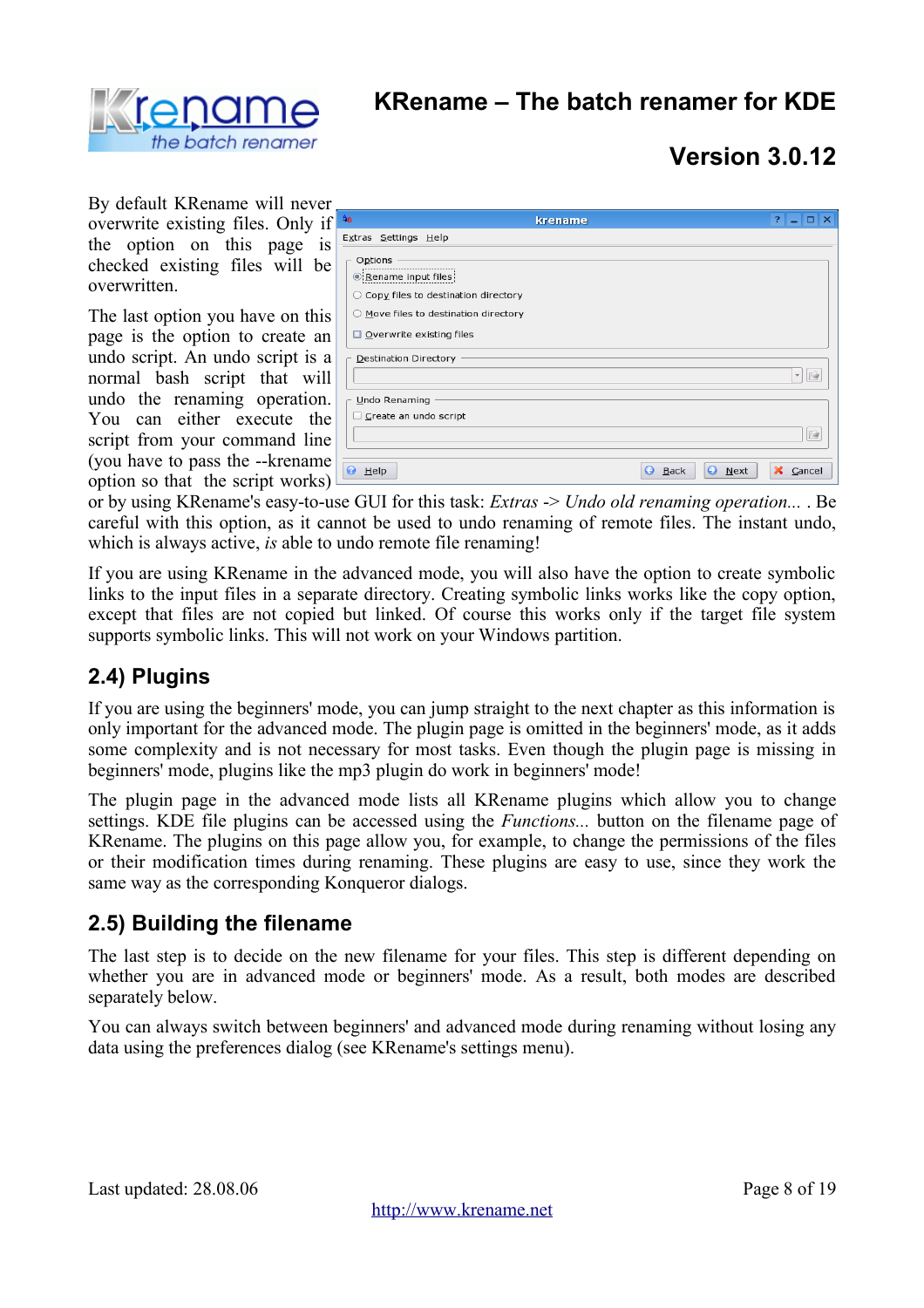

# **Version 3.0.12**

|                                                                                                          | A <sub>B</sub> KRename                  |                                                             |                                                             |
|----------------------------------------------------------------------------------------------------------|-----------------------------------------|-------------------------------------------------------------|-------------------------------------------------------------|
| Settings<br>Help<br>Extras                                                                               |                                         |                                                             |                                                             |
| Filename - Step 3 of 3                                                                                   |                                         |                                                             |                                                             |
| Filename<br>Prefix:<br>Suffix:<br>Convert to lower case<br>Name:<br>Use original extension<br>Extension: | ▼<br>$\overline{\phantom{a}}$<br>▼<br>▼ | Number<br>Start index:<br>Number of digits:<br>$\mathbb{R}$ | $1\left  \frac{1}{r} \right $<br>÷<br>ı<br>Find and Replace |
| Origin                                                                                                   |                                         | Renamed                                                     |                                                             |
|                                                                                                          |                                         |                                                             |                                                             |
| Ali_Larter.jpg                                                                                           |                                         | ali_larter.jpg                                              |                                                             |
| Alley_Baggett.jpg                                                                                        |                                         | alley_baggett.jpg                                           |                                                             |
| Alley_Baggett_1.jpg                                                                                      |                                         | alley_baggett_1.jpg                                         |                                                             |
| Alyssa_Milano.jpg                                                                                        |                                         | alyssa_milano.jpg                                           |                                                             |
| Ashley_Judd.jpg                                                                                          |                                         | ashley_judd.jpg                                             |                                                             |
| Caprice_Bourret.jpg                                                                                      |                                         | caprice_bourret.jpg                                         |                                                             |
| Caprice_Bourret2.jpg                                                                                     |                                         | caprice_bourret2.jpg                                        |                                                             |
| Carmen_Electra.jpg<br>Carmen_Electra_1.jpg                                                               |                                         | carmen_electra.jpg<br>carmen_electra_1.jpg                  |                                                             |

The screenshot above shows the beginners' mode of KRename. The dialog is split into two parts. In the top part you can build and set up the filename. In the bottom part you have a real-time preview showing immediately what results you would get when pressing *Finish*.

You can add a prefix and a suffix to every filename. This can either be a fixed text, which is added in the right most field or a number or the current date. You can choose to add a number or date in the drop down list right to the text label saying "Prefix:" or "Suffix:". If you decide to add a number, on the right-hand side of the dialog you can set what number the counter will start at and how many digits the number will have. If number of digits is 2, your numbers will be formatted like this: 01, 02, 03, ... 09, 10, 11 ... 100. A value of 4 will result in 0001, 0002 etc.

The important part is now the filename itself. Take a look on the drop-down list beside the "Name:" label. It has options to leave the filename as it is (and just add the prefix/suffix); to convert it to lower case or upper case; to capitalize it; or to use a custom filename (which may also be no filename at all). In each case the prefix and suffix will be added.

The same options as for the "Name:" are also available for the "Extension:". In most cases you will want to leave the extension as it was, though. The file extension is the part of the filename after the last dot. For example in the filename "picture.jpg", the file extension is "jpg". The file extension is used on certain operating systems to determine which type of data is in a file. It is of course also useful for humans, as one can also see what kind of data is in a file (jpg would be an image). One thing to note is that the "Suffix" and "Prefix" will not be added to the file extension.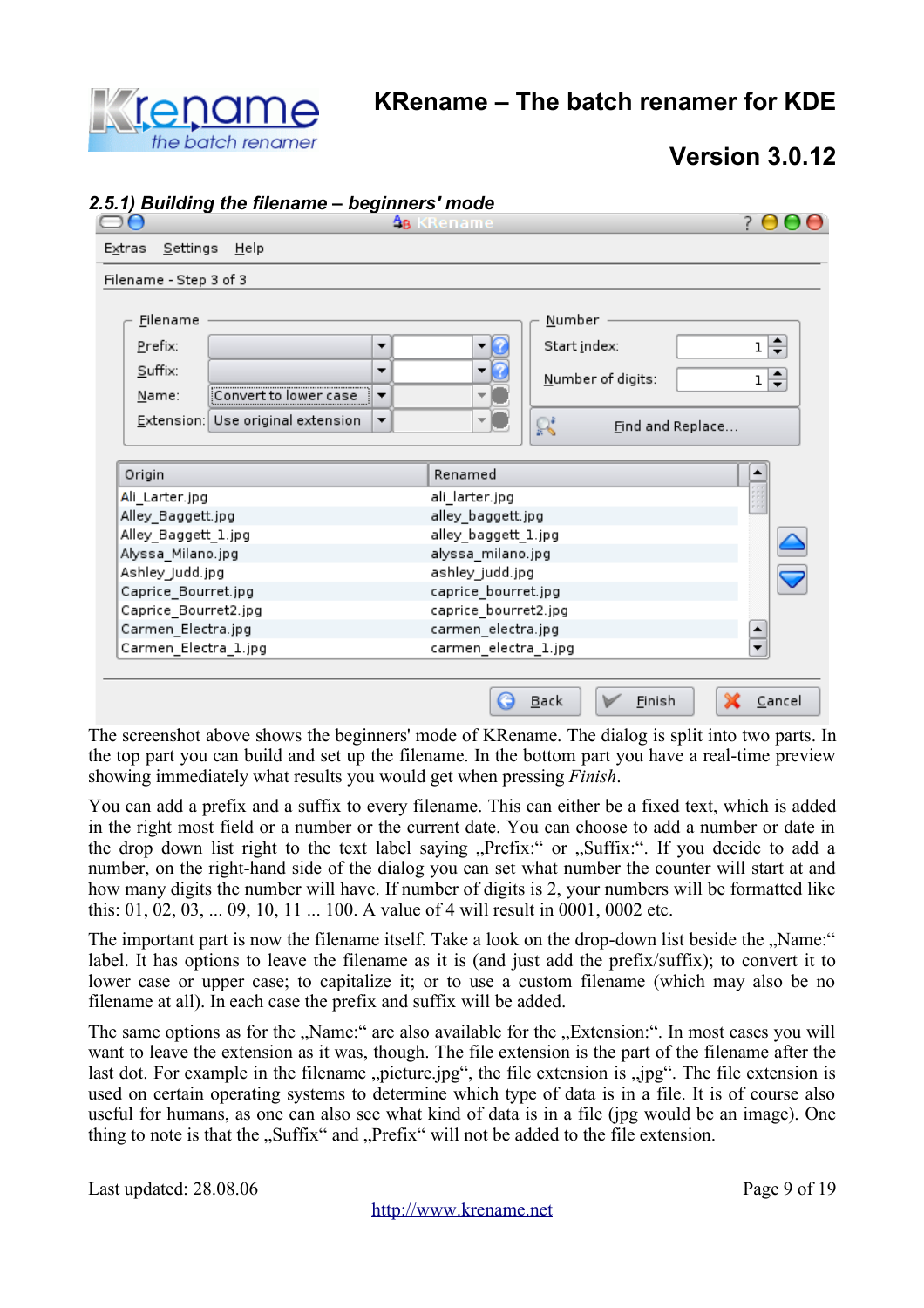



In the beginners' mode you can also use the KRename commands (tokens), which are used in the advanced mode to create a new filename. Using these tokens you can add the interpret of a mp3 file to the filename. Just enter [mp3artist] into the custom filename field. These tokens are more closely explained in the following part on the advanced mode. To insert a token or to see which tokens are available click on the small question mark right to the filename (suffix/prefix/extension) setting. A dialog will pop up and list all tokens and also allow them to be easily inserted into the filename.

Finally, it is possible to search for strings and remove them or replace them with other strings. This can be done with or without regular expressions. Just press the *Find and Replace...* button to open an easy-to-use dialog.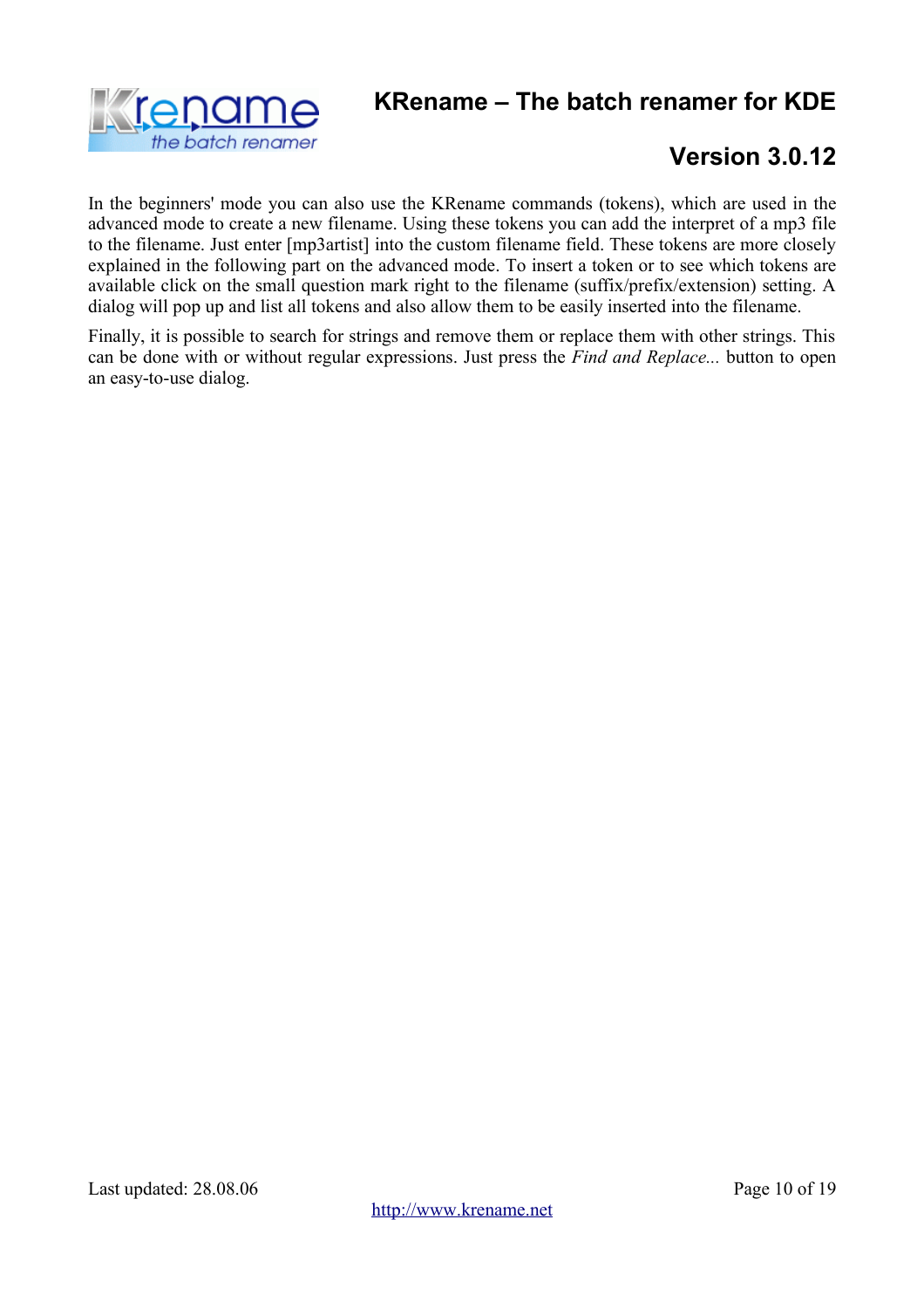

# **Version 3.0.12**

#### *2.5.2) Building the filename – advanced mode*

| Ąв                                          | ?<br>$\Box$ $\times$<br>krename                                       |
|---------------------------------------------|-----------------------------------------------------------------------|
| Extras Settings Help                        |                                                                       |
| Filename<br>Files<br>Destination<br>Plugins |                                                                       |
| Template:<br>9/6                            | $\blacksquare$ .<br>Functions<br>◉<br> \$<br>$\overline{\phantom{a}}$ |
| $\boxtimes$ Use extension of the input file | File extension starts at: Last Dot<br>▼                               |
| Eind and Replace<br>Numbering               | Insert Part of Filer                                                  |
| Origin                                      | Renamed                                                               |
| Ali_Larter.jpg                              | ali_larter.jpg                                                        |
| Alley_Baggett_1.jpg                         | alley_baggett_1.jpg                                                   |
| Alley_Baggett.jpg                           | alley_baggett.jpg                                                     |
| Alyssa_Milano.jpg                           | alyssa_milano.jpg<br>$\mathbf G$                                      |
| Ashley_Judd.jpg                             | ashley_judd.jpg                                                       |
| Caprice_Bourret2.jpg                        | $\overline{\textcolor{black}{\bm{\odot}}}$<br>caprice_bourret2.jpg    |
| Caprice_Bourret.jpg                         | $\overline{\textbf{C}}$<br>caprice_bourret.jpg                        |
| Carmen_Electra_1.jpg                        | carmen_electra_1.jpg                                                  |
| Carmen_Electra_2.jpg                        | carmen_electra_2.jpg                                                  |
| Carmen_Electra_3.jpg                        | carmen_electra_3.jpg<br>▲                                             |
| Carmen Electra 4.ipg<br>mm                  | carmen electra 4.jpg<br>$\leftarrow$                                  |
| $He$ lp                                     | Finish<br>Cancel                                                      |

In the advanced mode you can completely create the new filename by entering an expression in the *Template* text field. The text is constructed by plaintext and by certain tokens. Tokens are KRename commands or keywords with a special meaning. All commands or listed in the dialog which pops up when pressing the *Functions...* button.

Of course you will see that the real time preview below is updated immediately as soon as you change the template string.

Unlike the beginners' mode, you can also change the file extension of the file in the advanced mode. By default, KRename will use the extension of the input file, but if you click on the *Use extension of the input file* checkbox you can build the file extension in the same way by using tokens as the normal filename. You might also want to specify from which point the file extension should start. This is useful if you are working with filenames like *mybackup.tar.bz2* or backup01.05.2004.zip. In the first case you want the extension to start on the *first dot* (i.e *tar.bz2* is the extension) and in the latter case the extension should start on the *last dot* so that *zip* is used as file extension.

So how is the template built up? It is quite easy: just add a text string and a few tokens. For example: "wallpaper ##" will result in filenames "wallpaper 01", "wallpaper 02" ... . "wallpaper" is not a known KRename token, so KRename will leave it as it is. But the "#" stands for a number in KRename so it will be processed and replaced by a number. The more #'s you add after each other, the more leading zeros you will get (see number of digits in beginners' mode).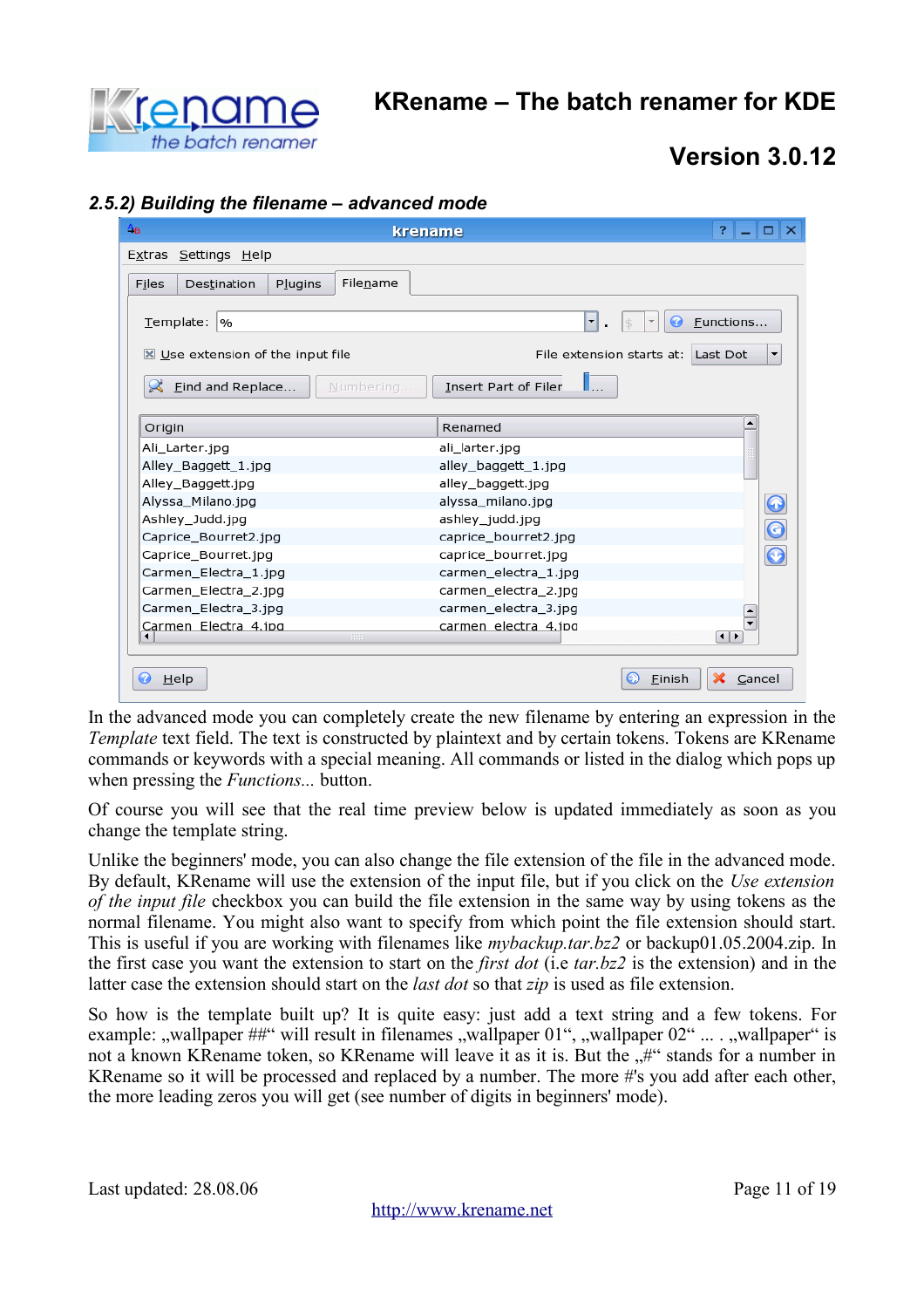

#### *2.5.3) Available tokens in KRename*

What tokens are available? The table on the next page will give you hopefully some answers:

| <b>Token</b>              | <b>Description</b>                                                                                                                                                                                              | <b>Example</b><br><b>Template</b> | <b>Input</b><br>filename        | <b>Resulting</b><br>filename    |
|---------------------------|-----------------------------------------------------------------------------------------------------------------------------------------------------------------------------------------------------------------|-----------------------------------|---------------------------------|---------------------------------|
| $\boldsymbol{\mathsf{S}}$ | Insert the old filename unmodified                                                                                                                                                                              | $\mathbb{S}$                      | Ali Larter.jpg                  | Ali Larter.jpg                  |
| $\frac{0}{0}$             | Insert the old filename converted to $\frac{1}{6}$<br>lower case                                                                                                                                                |                                   | Ali Larter.jpg                  | ali larter.jpg                  |
| $\&$                      | Insert the old filename converted to $\alpha$<br>upper case                                                                                                                                                     |                                   |                                 | Ali_Larter.jpg   ALI_LARTER.jpg |
| $\ast$                    | Insert the old filename capitalized                                                                                                                                                                             | $\ast$                            | beethoven's<br>symphony.mp<br>3 | Beethoven's<br>Symphony.mp3     |
| $\left[ \text{x} \right]$ | Insert the character on position x of [2] file.txt<br>the old filename in the new one                                                                                                                           |                                   | d4datafile.txt                  | 4 file.txt                      |
| [x,y]                     | Insert y characters of the old $[3;12]$<br>filename, starting at position x to<br>the new filename                                                                                                              |                                   | 06Country<br>Roads.mp3          | Country<br>Roads.mp3            |
| $[x-y]$                   | Insert all characters of the old $[7-16]$<br>filename from position x to position<br>y in to the new filename                                                                                                   |                                   | summer<br>holiday 1.jpg         | holiday 1.jpg                   |
| $\setminus$               | old<br>filename<br>the<br>with $\mathcal{N}$<br>Inserts<br>leading<br>trailing whitespaces<br><b>or</b><br>stripped                                                                                             |                                   | file .dat                       | file.dat                        |
| #                         | Insert a number into the new $\frac{1}{3}$ ##<br>filename                                                                                                                                                       |                                   | picture.png                     | picture 01.png                  |
| [length]                  | Inserts the length of the original [7-[length]]<br>filename into the new one. The<br>interesting thing is that you can<br>substract numbers from this token:<br>[length-2] and use it in tokens like<br>$[x-y]$ |                                   | summer<br>holiday 1.jpg         | holiday 1.jpg                   |
| [dirname]                 | Inserts the name of the base [[dirname] \$<br>directory into the new filename                                                                                                                                   |                                   | Ali Larter.jpg                  | pictures Ali<br>Larter.jpg      |
|                           | [dirname.] Inserts the name of the base [[dirname.] % Ali_Larter.jpg   home_ali_larter.jp<br>directory's base directory (the more<br>dots you add, the more KRename<br>will go up in the directory tree)        |                                   |                                 | g                               |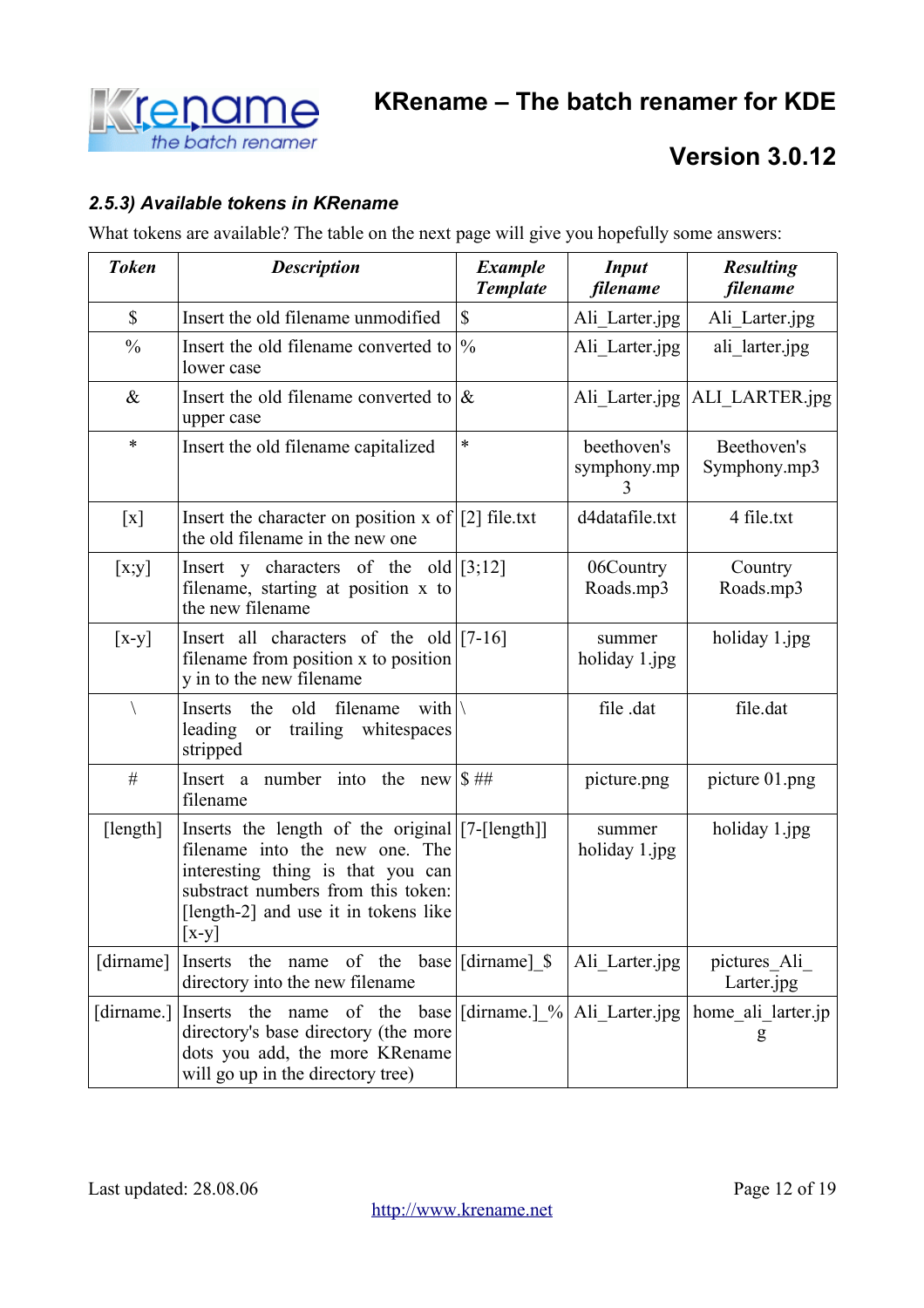



| <b>Token</b> | <b>Description</b>                                                                                        | <b>Example</b><br><b>Template</b> | <b>Input</b><br>filename | <b>Resulting</b><br>filename     |
|--------------|-----------------------------------------------------------------------------------------------------------|-----------------------------------|--------------------------|----------------------------------|
|              | Creates a new directory with the Pictures/ $\#$ \$   Ali Larter.jpg<br>name being left to the $/$ and the |                                   |                          | Pictures/01<br>Ali Larter.jpg    |
|              | filename being right                                                                                      |                                   |                          | (Pictures is now a<br>directory) |

These are the basic and most important tokens of KRename. One special thing to mention about all tokens which are enclosed in brackets [ ] is that you can format them like the filename itself. For example, the & operator, which turns the old filename to upper case, converts the string returned by the keyword in brackets to upper case, too. For example the template  $\sqrt{2}[x_1][\frac{1}{2}]$  creates a new filename with the first letter of the filename being upper case and all the others being lower case. Formatting numbers works likewise: if the second character in a filename is a number like  $\mathcal{F}^{\alpha}$  and you use the command  $[#42]$  you will get as result the formatted character at position 2:  $[0.03]$ .

Additionally to the main tokens, KRename has tokens which are useful for inserting the current date or similar stuff into the new filename. These are listed in the next table. I did not add an example this time as they are really easy to understand and you can still simply try them out thanks to KRename's real-time preview.

| <b>Token</b>               | <b>Description</b>                                   |
|----------------------------|------------------------------------------------------|
| [accessdate]               | the last access to the file happened at this date    |
| [creationdate]             | the file was created at this date                    |
| [modificationdate]         | the file was for the last time modified at this date |
| [user]                     | the owner of the file                                |
| [group]                    | the group of the file                                |
| $\lceil$ date $\rceil$     | the current date                                     |
| [time]                     | the current time                                     |
| $\lceil \text{day} \rceil$ | the current day                                      |
| [month]                    | the current month                                    |
| [year]                     | the current year                                     |
| [second]                   | the current seconds                                  |
| [minute]                   | the current minutes                                  |
| [hour]                     | the current hours                                    |

Well that's still not all. All the KDE file plugins have their own tokens, too. I won't list them all here, because there were simply too many of them, and it depends what plugins you have installed on your system. Just take a look on the list of tokens that appears when you press the *Functions...* button. All tokens of file plugins are built up using the same scheme. At first there is a prefix (usually the file extension of the corresponding file type) and then there is the name of the token. For example: [mp3artist], [mp3title] or [jpegCreationDate].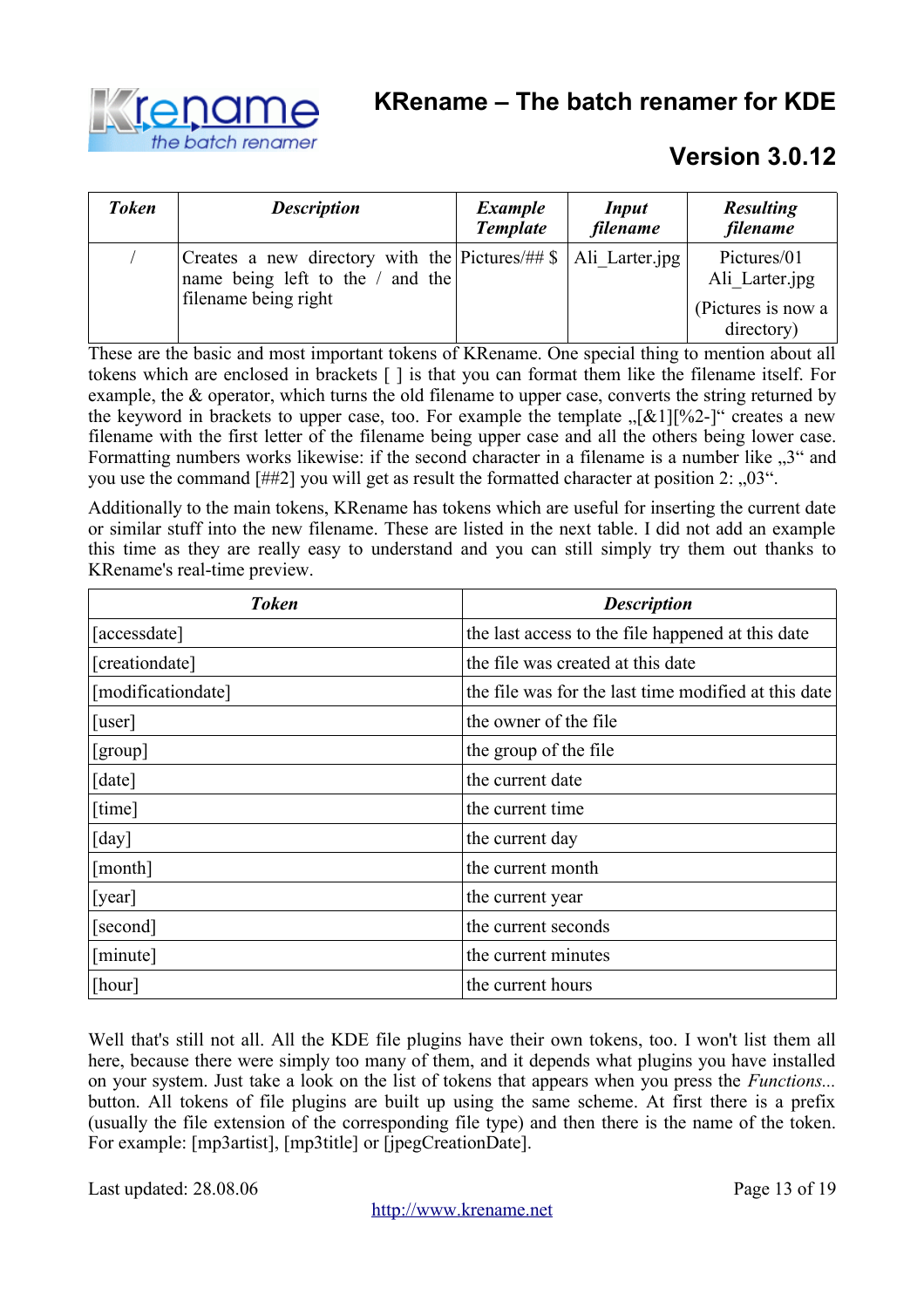

#### *2.5.3) Advanced renaming features*

After you have created the template string you might want to do a find and replace operation. For example you could replace all spaces by underscores. The *Find and Replace* button is responsible for this task and pretty straight forward. You can even use regular expressions for find and replace. The regular expressions can be easily built using KDE's graphical regular expressions editor.

Additionally you can configure the behaviour of the counter when you press the *Numbering...* button. The start value can be configured as well as the stepping value (both can also be negative values). Most of the time the defaults will be sufficient. Before you can use this dialog, you have to add at least one # to the template, otherwise the button to open the dialog will be disabled.

The last dialog to mention is the *Insert part of filename...* dialog which is launched using the button with the same name.

| <b>KRename <math>&lt;2&gt;</math></b>     | U           |
|-------------------------------------------|-------------|
|                                           | 1n'         |
| lease select the text you want to insert: | na          |
| shley Judd                                | an          |
| Invert selection                          | $_{\rm co}$ |
| review: [\$1;6]                           |             |
|                                           | re          |
| $OK$ <b>X</b> Cancel                      |             |

Creating tokens like [1;6] volves usually lots of nasty counting of letters d characters to find the

| Ąв |                                       | ?<br>KRename <2><br>×                       |
|----|---------------------------------------|---------------------------------------------|
|    | Numbering<br>Start index:<br>Step by: | $\div$<br>$\circ$<br>÷<br>1                 |
|    | Skip Numbers<br>4<br>5                | Add Number                                  |
|    | 9<br>18<br>24                         | Remove Number<br>$24 \div$<br>Save Settings |
|    |                                       | OK<br>X Cancel                              |

rrect position. Using this dialog you can just select the gion you would like to have inserted as a substring with your ouse and it will be inserted in your template. You can even invert the selection so that everything but the selected text is

added to the new filename.

Þ Ŀ  $\Box$  $\mathsf{P}$ 

Now you should be able to create a template and rename files in the advanced mode of KRename. It's time to press *Finish* now and let the renaming begin.

#### *2.5.3) Date formatting*

The tokens returning a date follow an in-built default format of KRename. This default should be OK for most cases. For the few cases where you need a different format, KRename has a solution. You can append a *;* and after the semi colon a free-form string to describe the date format you want. For example [date;yyyy-MM-dd] will result in the date being formatted yyyy-MM-dd (i.e 2005-01- 08). But there are not only placeholders for the date, but also for the time. You could for example built a custom [time] token using the date token as follows: [date;hh-mm]. This works currently with the following tokens: [date], [accessdate], [creationdate] and [modificationdate].

| <b>Placeholder</b> | Value                                                |
|--------------------|------------------------------------------------------|
| d                  | the day as number without a leading zero $(1-31)$    |
| dd                 | the day as number with a leading zero $(01-31)$      |
| ddd                | the abbreviated localized day name (e.g. 'Mon''Sun') |
| dddd               | the long localized day name (e.g. 'Monday''Sunday')  |
| M                  | the month as number without a leading zero $(1-12)$  |

The following place holders are supported to describe the date format:

Last updated: 28.08.06 Page 14 of 19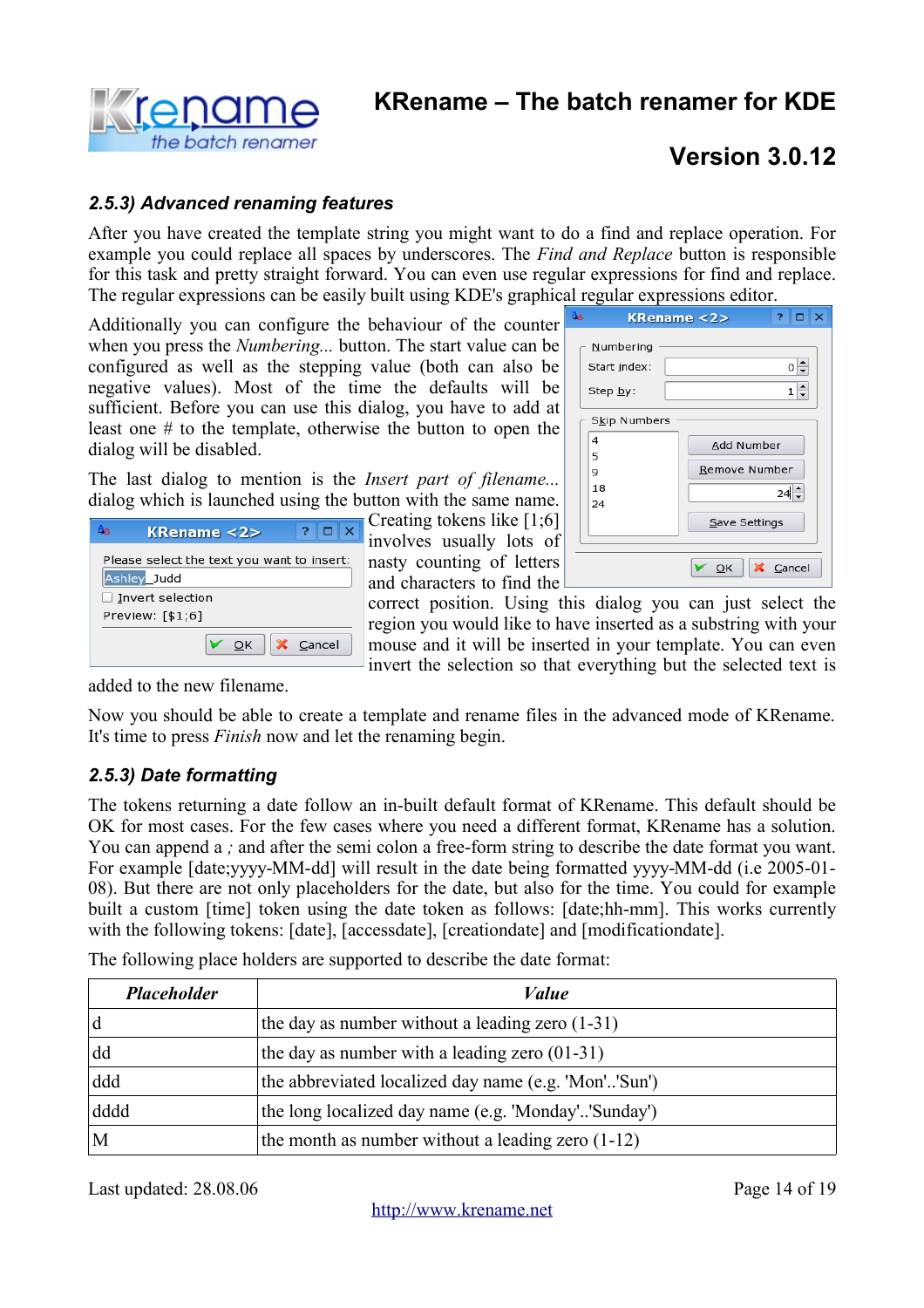



| <b>Placeholder</b> | <i>Value</i>                                                                      |
|--------------------|-----------------------------------------------------------------------------------|
| <b>MM</b>          | the month as number with a leading zero $(01-12)$                                 |
| <b>MMM</b>         | the abbreviated localized month name (e.g. 'Jan''Dec')                            |
| <b>MMMM</b>        | the long localized month name (e.g. 'January''December')                          |
| yy                 | the year as two digit number $(00-99)$                                            |
| уууу               | the year as four digit number $(1752-8000)$                                       |
| $\mathbf h$        | the hour without a leading zero $(0.23 \text{ or } 1.12 \text{ if AM/PM display)$ |
| hh                 | the hour with a leading zero $(0023)$ or $0112$ if AM/PM display)                 |
| m                  | the minute without a leading zero $(059)$                                         |
| mm                 | the minute with a leading zero $(0059)$                                           |
| S                  | the second without a leading zero $(059)$                                         |
| SS                 | the second with a leading zero $(0059)$                                           |
| Z                  | the milliseconds without leading zeroes (0999)                                    |
| <b>ZZZ</b>         | the milliseconds with leading zeroes (000999)                                     |
| AP                 | use AM/PM display. AP will be replaced by either "AM" or "PM".                    |
| ap                 | use am/pm display, ap will be replaced by either "am" or "pm".                    |

### **2.6) Renaming completed**

After renaming is completed, you will see a dialog like the one below (hopefully without the error messages). The dialog shows which errors did occur (if any) and how many files were renamed succesfully. In this case I got some errors because the files I tried to rename would overwrite other files and KRename does not overwrite existing files by default.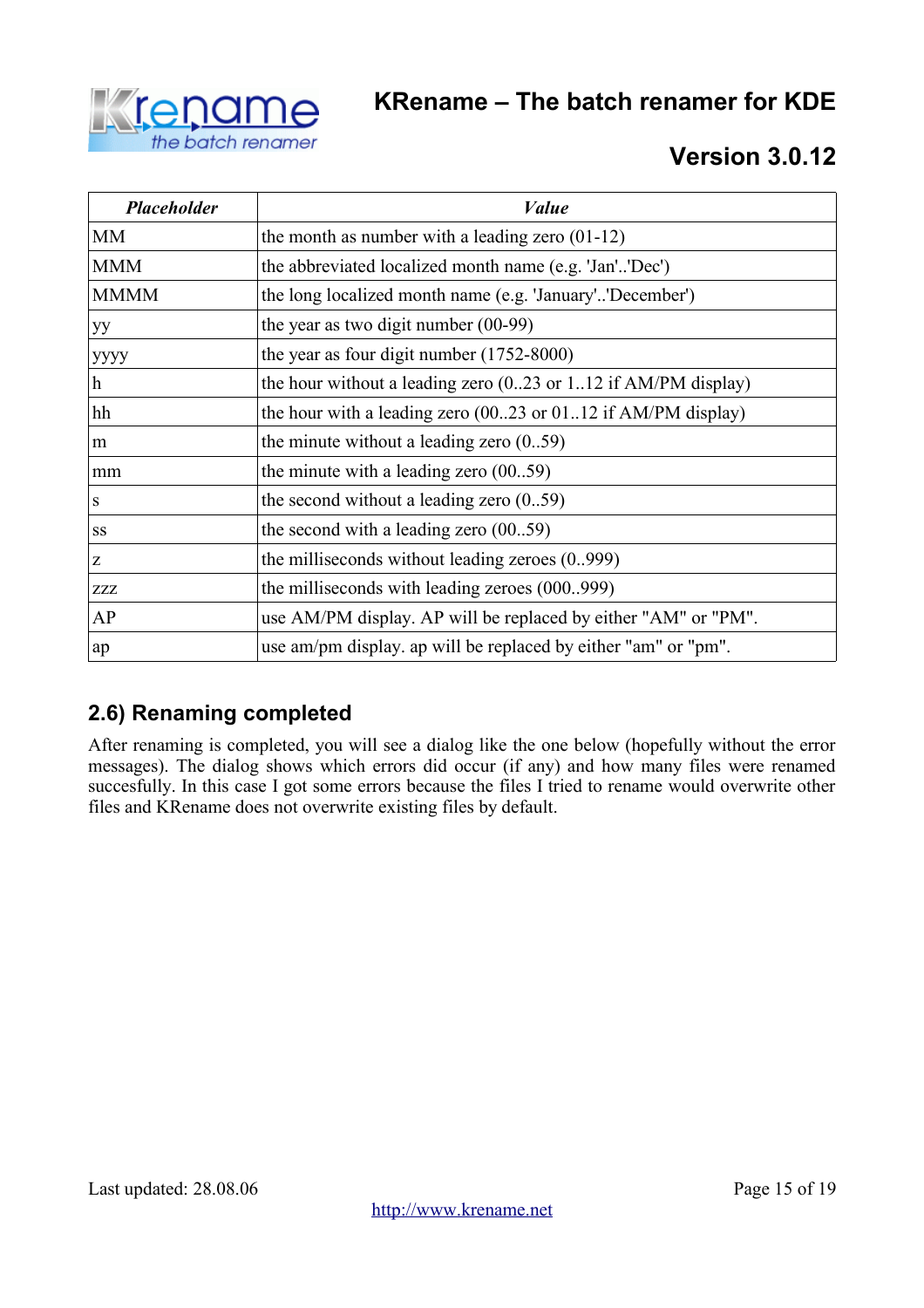



You can instantly undo the operation by pressing *Undo*. This even works for remote files, in contrast to the undo shell script. But as soon as you close this dialog, KRename will quit and the option to undo will be lost. The instant undo button in this dialog will be disabled if decided to copy your files to a new location or to create symbolic links (advanced mode only), as undoing is as easy as deleting all copied files.

*Rename More...* allows you to rename either all files again or just the processed or unprocessed ones. You can also start a fresh instance of KRename from there.

| <b>Progress</b><br>äв                                              |              |  |  |  |
|--------------------------------------------------------------------|--------------|--|--|--|
| 100%                                                               | Cancel       |  |  |  |
| Messages                                                           |              |  |  |  |
| Error: File file:/home/dominik/test/X.ico exists already!          |              |  |  |  |
| Error: File file:/home/dominik/test/Y Scr.ico exists already!      |              |  |  |  |
| Error: File file:/home/dominik/test/Zeitung.ico exists already!    |              |  |  |  |
| Error: File file:/home/dominik/test/Zip_Mount.ico exists already!  |              |  |  |  |
| Serror: File file:/home/dominik/test/Zip_Unmount.ico exists alread |              |  |  |  |
| $\blacktriangleright$ Renamed 48 files sucessfully.                |              |  |  |  |
| Warning: 153 errors ocurred!                                       |              |  |  |  |
| Elapsed time: 1 seconds                                            |              |  |  |  |
| 48 KRename finished the renaming process.                          |              |  |  |  |
| ▶ Press close to quit!                                             |              |  |  |  |
|                                                                    | $\leftarrow$ |  |  |  |
| Undo<br>Rename More ▼<br>Open Destination                          | Close        |  |  |  |

*Open Destination...* opens the destination directory in Konqueror so that you can see the results in the file manager.

#### **2.7) Commandline switches**

KRename can be completely controlled from the commandline, which makes it a powerful tool that can be used even from shell scripts. Using KRename's commandline options you can easily automate common renaming taks.

| <b>Commandline</b> switch | <b>Explanation</b>                                                               |  |
|---------------------------|----------------------------------------------------------------------------------|--|
| $-r$ [directory]          | Adds the directory [directory] recursively to KRename                            |  |
| --template [template]     | Sets [template] as template for renaming as you would to in the<br>advanced mode |  |
| --extension [template]    | Set a template with with the extenson is renamed                                 |  |
| --copy [directory]        | Copy all renamed files to [directory]                                            |  |
| --move [directory]        | Move all filess during renaming to [directory]                                   |  |
| --profile [profile]       | Load all options for renaming from the profile named [profile]                   |  |
| --start                   | Start immediately to rename files with the selected settings                     |  |

These few switches give you the complete controll over the renaming process.

\$ krename -r ~/Pictures/ --copy ~/numbered/ --template "pic###" --start

This command renames all files from the directory Pictures/ using the template "pic###" and copies them into the directory numbered/.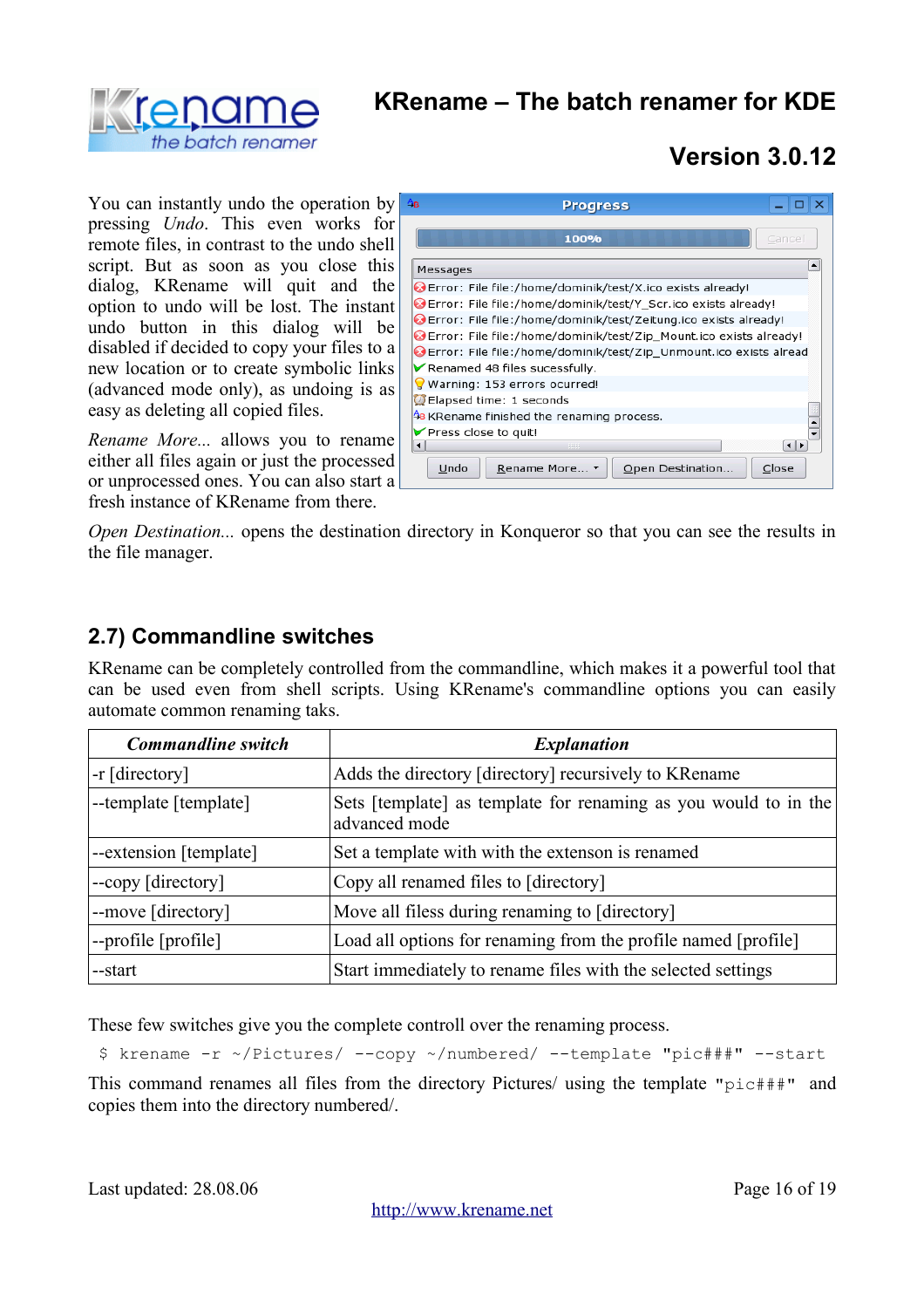

# **3) Examples**

This chapter contains some examples for specific use cases of KRename, like the renaming of freshly, legally downloaded mp3 files or the renaming of your photo collection. You can try these examples at home and they surely will help you to better understand KRename. The heading of each paragraph says whether the example is for beginners' or advanced mode or for both. (The initial step of adding files to KRename is omitted because it is easy enough not to require repeating here).

### **3.1) Sorting your picture collection – beginners' mode**

If you copy the images from your digital camera they have often ugly names like DFH0034.jpg. Maybe you want to give them a better name with KRename. We want the files to be named "NUMBER holiday CURRENTDATE.jpg" where number and currentdate get replaced. The

screenshot shows how we have to set the different options. First we have to add the number at the beginning. Therefore w are setting prefix to "Number". Afterwards w are going to append today's date by setting the suffix to "Date". Now w have to switch previou name to ..Custom Name<sup>®</sup> and enter " holiday " text field. You might also want to increase number of digits to get  $, 01$ " instead of plain  $\overline{N}$ <sup>"</sup> which looks better if you have more

| e             | Ąв<br><b>KRename</b>                                                                          | $\overline{P}$<br>$\Box$ |
|---------------|-----------------------------------------------------------------------------------------------|--------------------------|
| ıt            | Extras Settings Help                                                                          |                          |
| 0             |                                                                                               |                          |
| e             | Number:<br>Filename:                                                                          |                          |
| e             | Number<br>Start index:<br>Prefix:<br>$\overline{\phantom{a}}$<br>▼                            | $1\frac{2}{7}$           |
| 0             | $S$ uffix:<br><b>Date</b><br>$\overline{\phantom{a}}$<br>Number of digits                     | $2\frac{1}{7}$           |
| e             | Previous Name: Custom name<br>holiday<br>$\overline{\phantom{a}}$<br>$\overline{\phantom{a}}$ |                          |
| d             |                                                                                               |                          |
|               | Renamed<br>Origin                                                                             |                          |
| e             | DFH0034.jpg<br>01 holiday 23-05-2004.jpg                                                      |                          |
| e             | 02 holiday 23-05-2004.png<br>DFH0035.png                                                      |                          |
| .S            | 03 holiday 23-05-2004.jpg<br>DFH0036.jpg                                                      | $\mathbf 0$              |
| $\zeta \zeta$ | 04 holiday 23-05-2004.jpg<br>DFH0037.jpg                                                      | $\overline{\mathbf{O}}$  |
|               | 05 holiday 23-05-2004.jpg<br>DFH0038.jpg                                                      |                          |
| ۲t            |                                                                                               |                          |
| ıt            |                                                                                               |                          |
| f             |                                                                                               |                          |
|               | $\overline{4}$<br>H <sub>2</sub>                                                              | $\left  \cdot \right $   |
| d             |                                                                                               |                          |
| <b>S</b>      | $\Theta$<br>×<br>$He$ lp<br>Einish<br><b>Back</b><br>V<br>⋒                                   | Cancel                   |

than 10 images. In advanced mode you would use  $H#$  holiday  $[date]$  as template to achive the same

### **3.2) Capitalizing some files – beginners' mode**

Easy: just set previous name to "Capitalize" and the job is done. But what if you want to strip the first two characters from filename at the same time? You have to set previous name to . Custom name" and use the tokens one would use in advanced mode. In this case you would use [\*2-[length]] to strip the first to characters and capitalize the rest.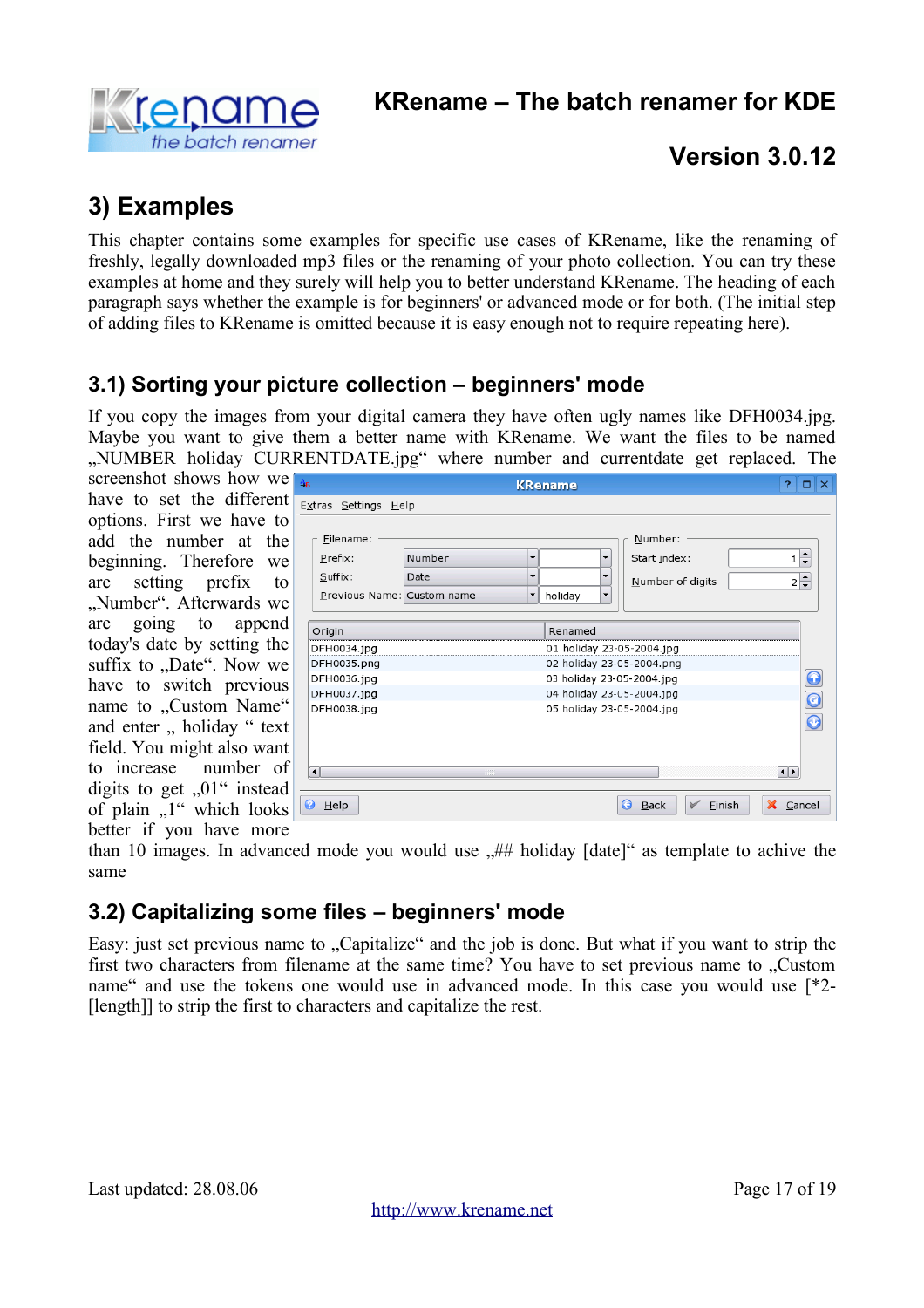

#### **3.3) Converting filenames to lower case – advanced mode**

You got lots of files from a Windows system and all filenames are in upper case? Those filenames are just ugly aren't they? Well, this is an easy task for KRename. Just set the template for the filename to %. That's not all though. If you take a look at the real time preview, you will see that the file extension is still in upper case. But we can solve this problem, too. Uncheck the checkbox *Use file extension of the input file* and enter also a % in the now enabled template field for the extension. And that is all. Press *Finish* now.

#### **3.4) Renaming your mp3 collection – advanced mode**

We want all our mp3 (or ogg) files to have names formatted like this NUMBER INTERPRET – TITLE and every album should get its own directory named INTERPRET – ALBUM. We assume that all your files are tagged properly. The template we use is quite simple, because the MP3-Info plugin provided everything we need.

If the mp3 plugin is missing on your system, you have to install the KDE multimedia package. Some distributions (especially Red Hat) have removed mp3 support completely from their distributions so you will have to compile KDE multimedia from source or get binary packages from some other source.

The template looks like this:  $\sqrt{m}$  mp3Artist] - [\*mp3Album]/[##mp3Tracknumber] [\*mp3Artist] -[\*mp3Title]". To ensure that everything is capitalized correctly, I added a \* in front of all tokens representing a text value. In front of [mp3Tracknumber] I added two #'s so that numbers are formated like ".02". The / creates a directory for every new artist and album. So we have two parts here, the first in front of the slash is only responsible to create the new directory and place the files in it. The part behind the slash is the filename to which the files get renamed.

#### **3.5) Replacing spaces with underscores – advanced mode**

The template for this operation is very easy. We use just the old filename, therefore the template is \$. Now we need Krename's find and replace function. Open the find and replace dialog and add in the find field a single space and in the replace with field an underscore ( $\lambda$ ). Now press *Add* and *OK*. In the preview you should see now all spaces in your filenames replaced by underscores.

| äв                 | <b>Find and Replace - KRename</b> |                                   |              |
|--------------------|-----------------------------------|-----------------------------------|--------------|
| Find:              |                                   | Replace with:                     | Add          |
| Regular expression | Edit                              |                                   | Edit         |
|                    |                                   |                                   | Remove       |
| Find               |                                   | Replace With   Regular Expression |              |
| lin m              | - 11<br><br>no                    |                                   |              |
|                    |                                   |                                   |              |
|                    |                                   |                                   |              |
|                    |                                   | Save Settings                     | Cancel<br>QK |